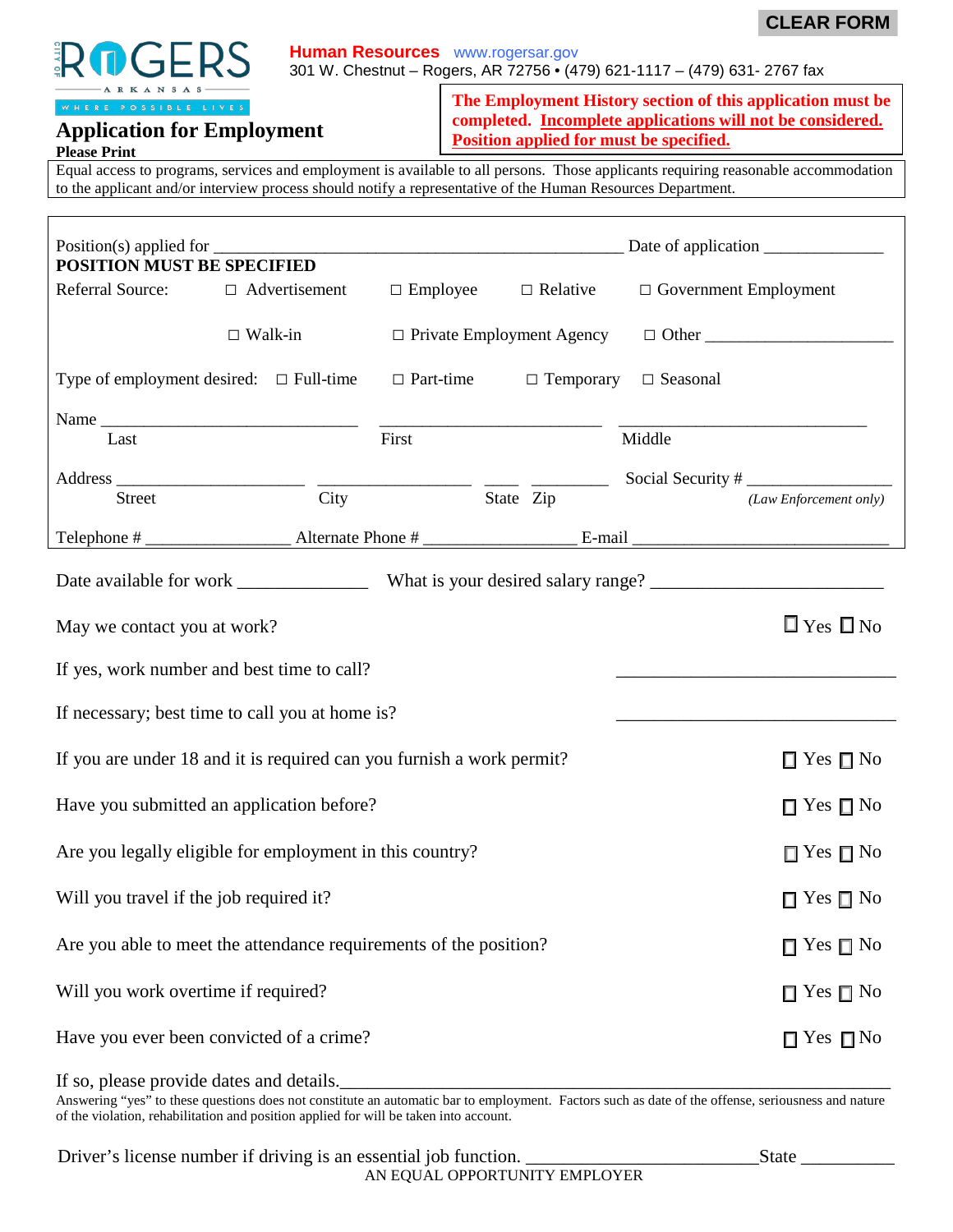# **EMPLOYMENT HISTORY**

| Starting with you most recent employer, assignments or volunteer activities, provide the following information.<br>Employer | Telephone #       |               |              | <b>From: Month Year</b><br>Date Employed |                 | <b>To: Month Year</b>       |
|-----------------------------------------------------------------------------------------------------------------------------|-------------------|---------------|--------------|------------------------------------------|-----------------|-----------------------------|
| <b>Street Address</b>                                                                                                       | City              |               | State        |                                          |                 | Compensation (Starting)     |
| Starting Job Title/Final Job Title                                                                                          |                   |               |              |                                          | \$              | per                         |
| Immediate Supervisor and Title                                                                                              |                   |               |              |                                          |                 |                             |
| Reason for Leaving                                                                                                          |                   |               |              |                                          |                 |                             |
| May we contact for reference?<br>Yes                                                                                        | No                |               |              |                                          | \$              | Compensation (Final)<br>per |
| Summary of job responsibilities:                                                                                            |                   |               |              |                                          |                 |                             |
| Employer                                                                                                                    | Telephone #       |               |              | <b>From: Month Year</b>                  |                 | <b>To: Month Year</b>       |
| <b>Street Address</b>                                                                                                       | City              |               | <b>State</b> | Date Employed                            |                 |                             |
|                                                                                                                             |                   |               |              |                                          |                 | Compensation (Starting)     |
| Starting Job Title/Final Job Title                                                                                          |                   |               |              |                                          | \$              | per                         |
| Immediate Supervisor and Title                                                                                              |                   |               |              |                                          |                 |                             |
| Reason for Leaving                                                                                                          |                   |               |              |                                          |                 | Compensation (Final)        |
| May we contact for reference?<br>Yes                                                                                        | $\rm No$          |               |              |                                          | \$              | per                         |
| Summary of job responsibilities                                                                                             |                   |               |              |                                          |                 |                             |
| <b>Employer</b>                                                                                                             | Telephone #       |               |              | <b>From: Month Year</b><br>Date Employed |                 | <b>To: Month Year</b>       |
| <b>Street Address</b>                                                                                                       | City              |               | State        |                                          |                 | Compensation (Starting)     |
| Starting Job Title/Final Job Title                                                                                          |                   |               |              |                                          | \$              | per                         |
| Immediate Supervisor and Title                                                                                              |                   |               |              |                                          |                 |                             |
| Reason for Leaving                                                                                                          |                   |               |              |                                          |                 |                             |
| May we contact for reference?<br>Yes 1                                                                                      | No $\blacksquare$ |               |              |                                          | \$              | Compensation (Final)<br>per |
| Summary of job responsibilities                                                                                             |                   |               |              |                                          |                 |                             |
| <b>Employer</b>                                                                                                             | Telephone #       |               |              | From: Month Year                         |                 | <b>To: Month Year</b>       |
| <b>Street Address</b>                                                                                                       | City              |               | State        | Date Employed                            |                 |                             |
|                                                                                                                             |                   |               |              |                                          |                 | Compensation (Starting)     |
| Starting Job Title/Final Job Title                                                                                          |                   |               |              |                                          | \$              | per                         |
| Immediate Supervisor and Title                                                                                              |                   |               |              |                                          |                 |                             |
| Reason for Leaving                                                                                                          |                   |               |              |                                          |                 | Compensation (Final)        |
| May we contact for reference?<br>$Yes \Gamma$                                                                               | No                |               |              |                                          | \$              | per                         |
| Summary of job responsibilities                                                                                             |                   |               |              |                                          |                 |                             |
|                                                                                                                             |                   |               |              |                                          |                 |                             |
|                                                                                                                             |                   |               |              |                                          |                 |                             |
| <b>SKILLS &amp; QUALIFICATIONS</b><br>$\Box$ Word                                                                           | $\Box$ Excel      | $\Box$ Access |              | $\Box$ PowerPoint                        | $\Box$ Internet |                             |

AN EQUAL OPPORTUNITY EMPLOYER

\_\_\_\_\_\_\_\_\_\_\_\_\_\_\_\_\_\_\_\_\_\_\_\_\_\_\_\_\_\_\_\_\_\_\_\_\_\_\_\_\_\_\_\_\_\_\_\_\_\_\_\_\_\_\_\_\_\_\_\_\_\_\_\_\_\_\_\_\_\_\_\_\_\_\_\_\_\_\_\_\_\_\_\_\_\_\_\_\_\_\_\_\_\_\_\_\_\_\_\_\_\_\_\_\_\_\_\_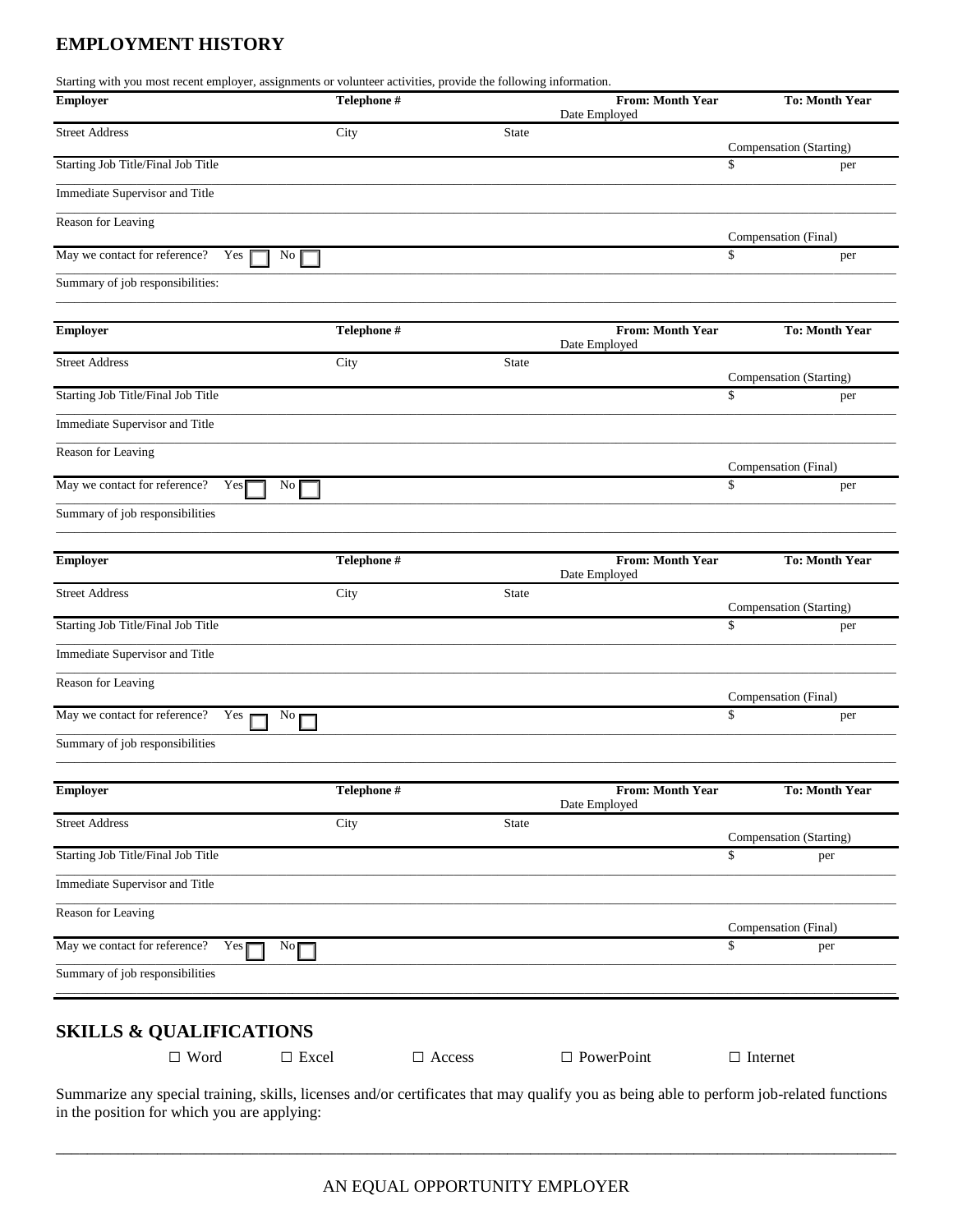## **Educational Background (if job related)**

Starting with you most recent school attended, provide the following information.

| School (Include City & State) | Number of Years | Achieved   | <b>GPA</b> | Major | Minor |
|-------------------------------|-----------------|------------|------------|-------|-------|
|                               | Completed       |            | Class Rank |       |       |
|                               |                 | <b>GED</b> |            |       |       |
|                               |                 | Diploma    |            |       |       |
|                               |                 | Degree     |            |       |       |
|                               |                 | <b>GED</b> |            |       |       |
|                               |                 | Diploma    |            |       |       |
|                               |                 | Degree     |            |       |       |
|                               |                 | <b>GED</b> |            |       |       |
|                               |                 | Diploma    |            |       |       |
|                               |                 | Degree     |            |       |       |

#### **References**

List name and telephone number of three business/work references. Please do not list family members.

| Name | Title | Relationship to<br>Candidate | Telephone | Years Known |
|------|-------|------------------------------|-----------|-------------|
|      |       |                              |           |             |
|      |       |                              |           |             |
|      |       |                              |           |             |

### **Additional Information**

List professional, trade, business or civic associations and any offices held.

Exclude memberships that would reveal race, color, religion, sex, national origin, citizenship, age, mental or physical disabilities, veteran/reserve national guard or any other similarly protected status.

| Organization | Offices Held |
|--------------|--------------|
|              |              |
|              |              |

List special accomplishments, publications, awards, etc.

Exclude memberships that would reveal race, color, religion, sex, national origin, citizenship, age, mental or physical disabilities, veteran/reserve national guard or any similarly protected status.

\_\_\_\_\_\_\_\_\_\_\_\_\_\_\_\_\_\_\_\_\_\_\_\_\_\_\_\_\_\_\_\_\_\_\_\_\_\_\_\_\_\_\_\_\_\_\_\_\_\_\_\_\_\_\_\_\_\_\_\_\_\_\_\_\_\_\_\_\_\_\_\_\_\_\_\_\_\_\_\_\_\_\_\_\_\_\_\_\_\_\_\_\_\_\_\_\_\_

\_\_\_\_\_\_\_\_\_\_\_\_\_\_\_\_\_\_\_\_\_\_\_\_\_\_\_\_\_\_\_\_\_\_\_\_\_\_\_\_\_\_\_\_\_\_\_\_\_\_\_\_\_\_\_\_\_\_\_\_\_\_\_\_\_\_\_\_\_\_\_\_\_\_\_\_\_\_\_\_\_\_\_\_\_\_\_\_\_\_\_\_\_\_\_\_\_\_

List any additional information you would like us to consider:

List names and relationship of any relatives currently employed by the City of Rogers:

\_\_\_\_\_\_\_\_\_\_\_\_\_\_\_\_\_\_\_\_\_\_\_\_\_\_\_\_\_\_\_\_\_\_\_\_\_\_\_\_\_\_\_\_\_\_\_\_\_\_\_\_\_\_\_\_\_\_\_\_\_\_\_\_\_\_\_\_\_\_\_\_\_\_\_\_\_\_\_\_\_\_\_\_\_\_\_\_\_\_\_\_\_\_\_\_\_\_ AN EQUAL OPPORTUNITY EMPLOYER

# **APPLICANT STATEMENT**